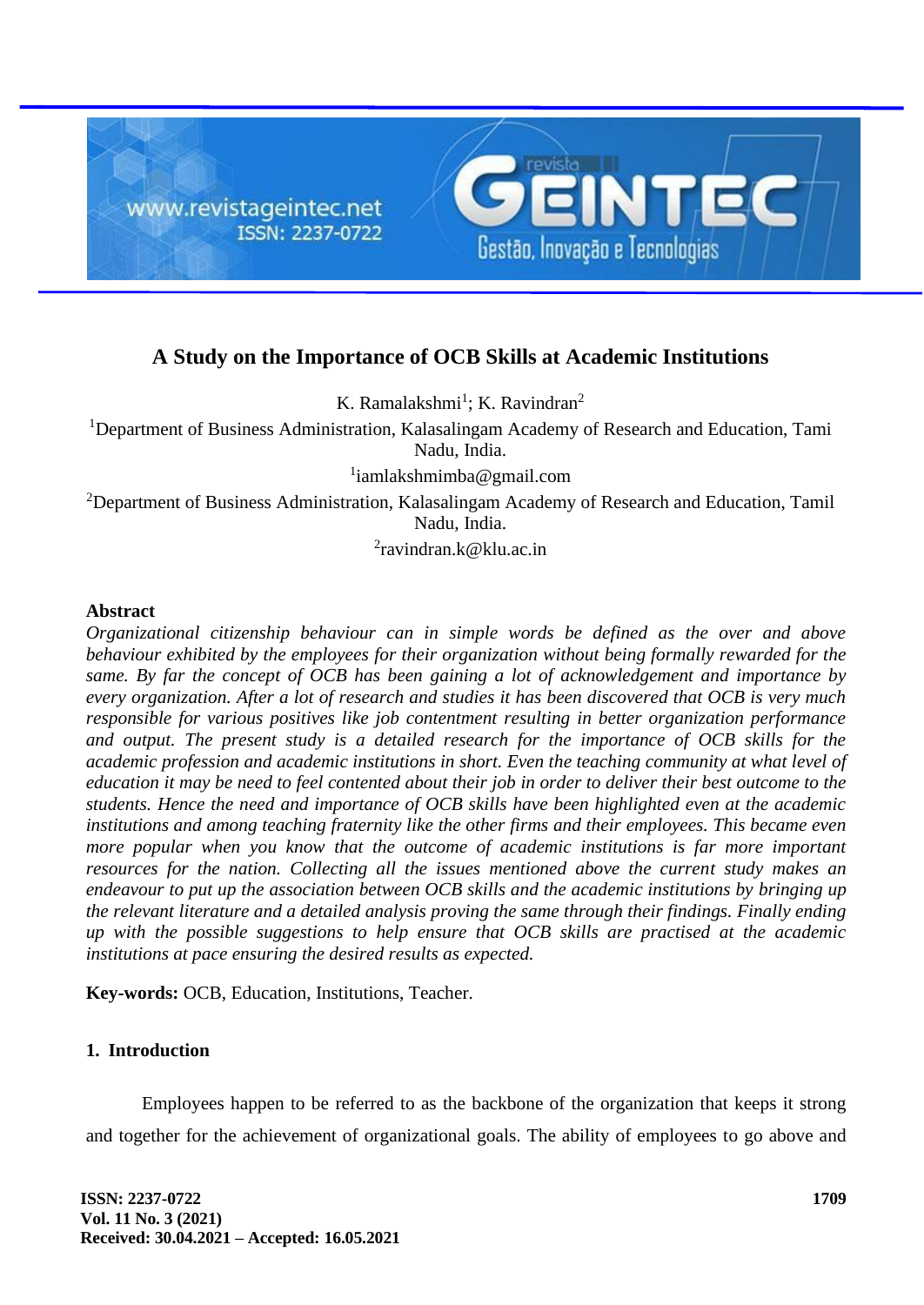beyond their responsibilities without expecting and financial reward or recognition in return is known as organizational citizenship behaviour. The present-day firms can stand in the competition only when they deliver results over and above their actual tasks and responsibilities. This can be assured through the concept of OCB. The same is applicable for academics and education at all levels as outcome of teaching and education need to be double assured about their progress for the safe future of the nation as a whole whether it's a developed, developing or underdeveloped nation.

One of the key elements that beautify the performance of an enterprise is the organizational citizenship conduct (OCB) of its people. OCB is crucial to the performance and effectiveness of organizations. The concept of OCB has gained a lot of importance in the present era when competition and sustenance is everything. A vital element that ensures dedication in any employee happens to be job satisfaction. If the employee is happy with the work, he is doing he will automatically deliver results that benefit the organization. And OCB stands to be the driving force for job satisfaction for any employee of any organization hence the concept gains even more of a prevalence for the firm and its employees.

OCB in teaching profession place an important position but in research arena it didn't address by the researchers. Teaching profession induce the teachers to concentrate only on their professional work like curriculum setting and time preparation, teachers are giving less important for the family and people those who are in the workplace that may be of college students. Colleagues and even the principal too (Forrester, 2000); Many of the teaching professionals avoid to follow the concept of OCBs exclusive of affecting their job security (Somech& Drach-Zahavy, 2000). From the results of few studies it is revealed that some of the teachers following OCB and they were delivering the value to the college and school students (Bogler &Somech, 2004). From the past studies it is resulted that OCB have an essential position for the successful functioning of the faculties. In evaluation, many OCB research had been performed in settings wherein employee–consumer relationships are tremendously brief-time period and transactional in nature. In human provider organizations, such as schools wherein trainer–scholar relationships are ongoing and rather relational; the value of instructor OCBs is in all likelihood to be some distance-accomplishing.

# **2. Objectives of Study**

- 1. Understand the origin, meaning and importance of OCB skills.
- 2. Justify the importance of OCB skills in the present context for any organization.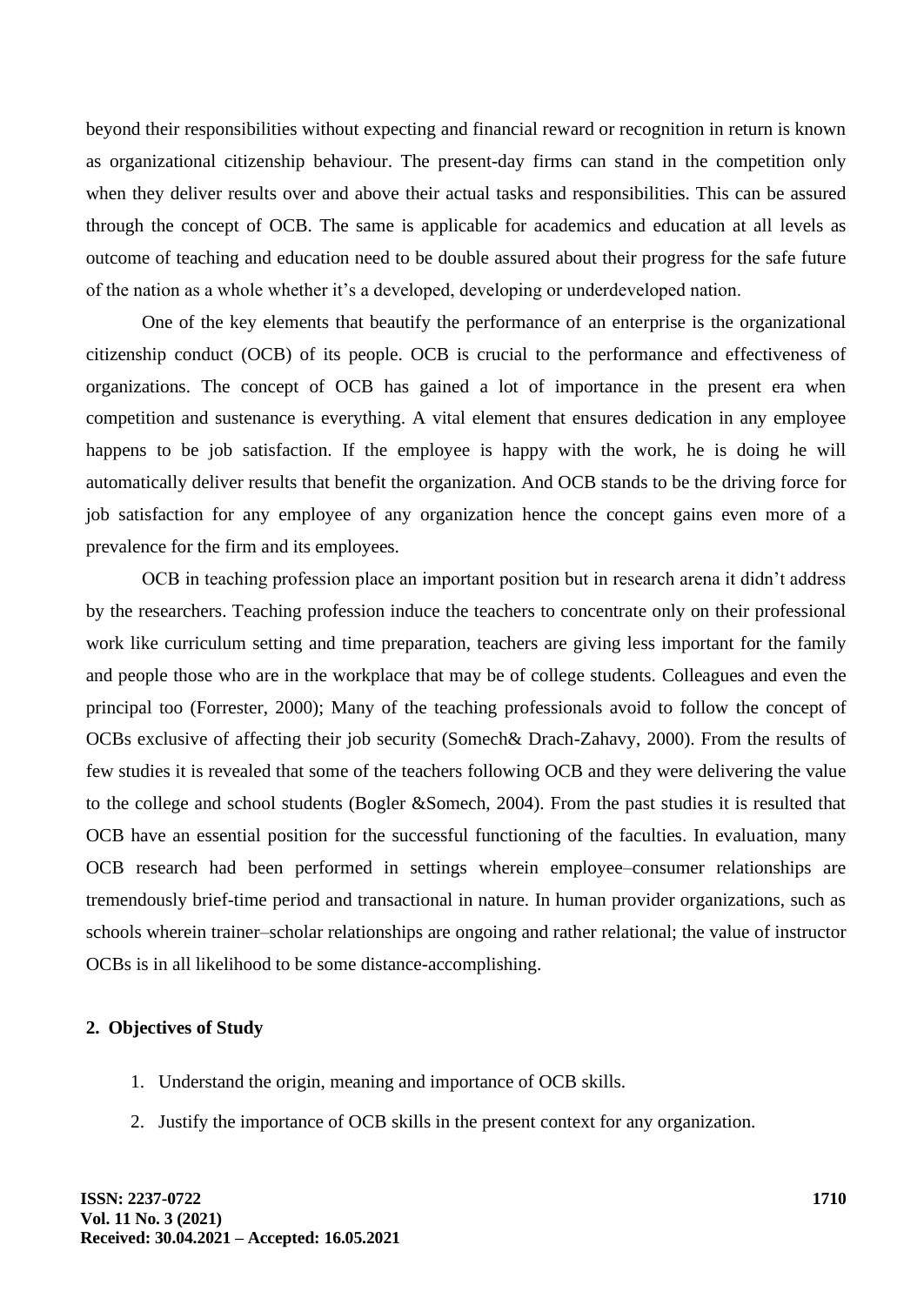- 3. Validate the requirement of OCB skills for teachers.
- 4. Equip the necessary recommendations to ensure the presence of OCB skills among teachers at every level of education.

# **3. Review of Literature**

Teaching has always been acknowledged to be a noble and difficult task as the responsibility of shaping an individual completely lies on the shoulders of a teacher at whatever level of education as it may be. Henceforth a teacher is acknowledged next to parents in terms of respect. Therefore, every concept that induces and increases the academician level of association must be focused upon by the institutions if they aim for a long-term perspective for the institution as well as the students who are a part of the institution. One such aspect is OCB. Only when the teachers have a feeling commitment and association, they can focus completely on shaping the students as the future pillars of the nation on which they can stand firm and achieve further growth. This section of the study makes an attempt at bringing together the relevant expert opinion delivered in reference to the importance of OCB skills in the teaching profession.

The term Organizational Citizenship Behavior was first coined by Organ in the year 1983. Organizational citizenship behavior is the set of attitude or skills in the employees of any organization to go beyond their set of responsibilities for the organization for which they are not separately rewarded or acknowledged.

Lecture practices highly depend on the designation and the implementation of the qualification which is very helpful for the people monitoring and fulfillment (Harris and Lambert, 2003; Tsui and Cheng, 1999). For the effectiveness and development of the school OCB takes main part by structuring the student's hobby and practices to focus on the development.

Even though organizational citizenship behavior gained tons of interest and acceptance in the organization setup or firms and academic study, it's miles only in the previous few a long time that investigations of the construct in instructional settings have surfaced (Dipaola & Hoy, 2005). A study was carried out on engineering lectures abilities and organizational citizenship behavior at Kyambogo college. The cause of the examine was to establish the applicable capabilities possessed by engineering professors and the relationship among the one's skills and the exhibited organizational citizenship conduct. The study found out that the teachers who have relevant capabilities do show off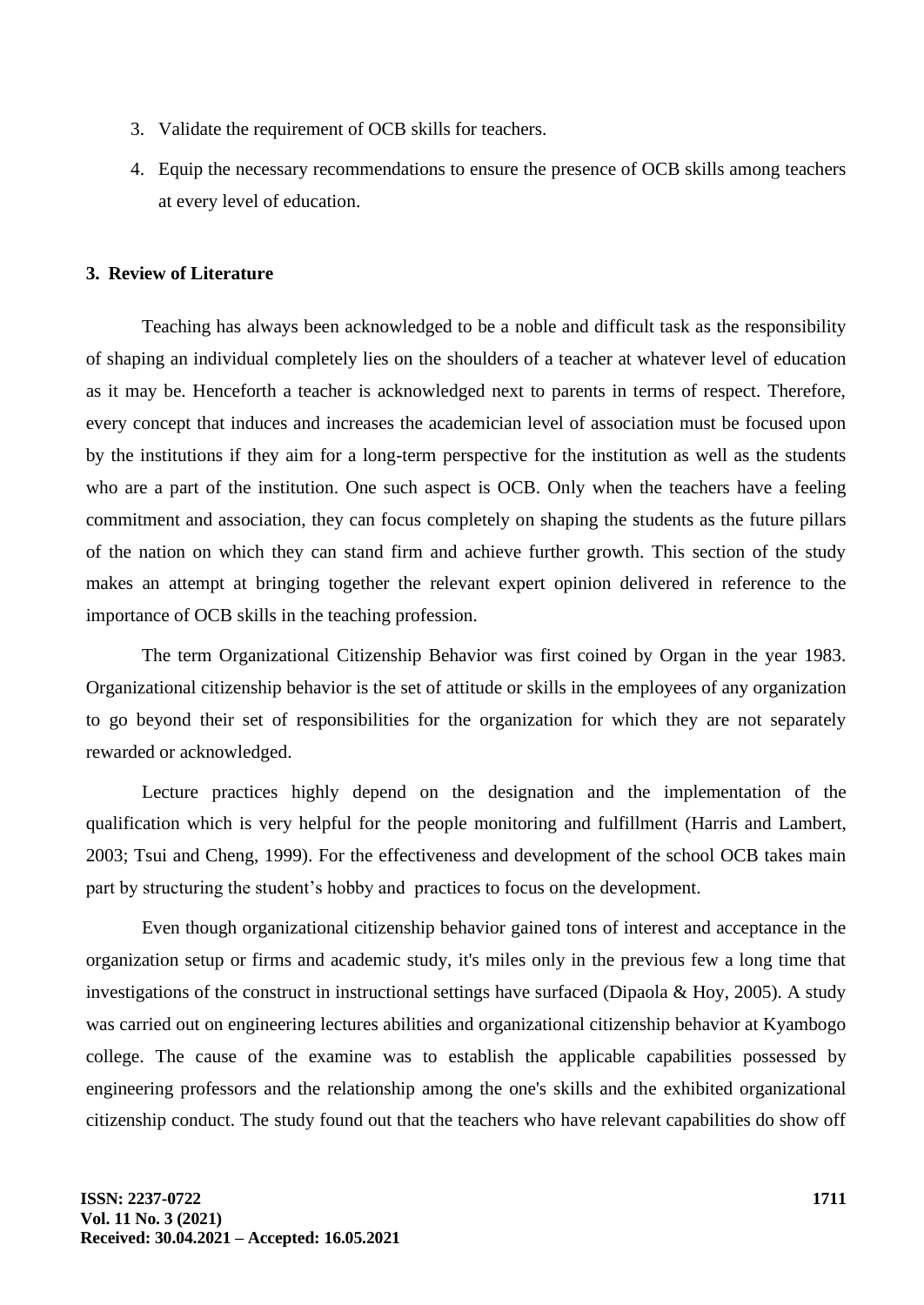discretionary behaviors at work. The model might be beneficial in deriving worker abilities and essential outputs (R. Okay. Kagari, J.C. Munene, 2007).

(Hoy and Tschannen 2007) The other aspect of school atmosphere is teacher professionalism. It has a close association with OCB. The disclosure of instructor professionalism are aspects of high admiration for co-employees, capacities, and willpower towards college students, impartial judgment, reciprocal collaboration, and assist. Those factors by using and large have an impact on school climate. The confidence issue of teacher professionalism generates hobby, notion, and a feel of achievement. Nonetheless, the main purpose is within the success of the student. One of the key elements in promoting trainer professionalism in faculties is OCB. It's far inconceivable for professionalism in instructors to increase without OCB.

Garg and Rastogi (2006) studied the impact of organizational climate on citizenship. For their study they have selected 50 public and 50 private institutions as sampling unit. From their study the researchers concluded that OCB positively contributed to the effectiveness of the college and educational excellence among the faculties of the college.

# **4. Methodology**

In this study the researcher has used the descriptive type of research design. And the sample is universal representation of the population, in this study teachers who are in the engineering colleges of Tamilnadu were taken as sampling unit. Sekaran and Bougie (2010) expressed the elaborated table on sample size. From the defined table 384 sample sizes have been selected at 95% confidence level and the data were collected by using proper questionnaire and random sampling method has been indulged for the study.

#### **5. Analysis and Interpretation**

H0: There is no significant importance of OCB skills in teaching profession and their significance.

To identify the association among seven variables and their significance, Pearson correlation is used and the results are tabulated below.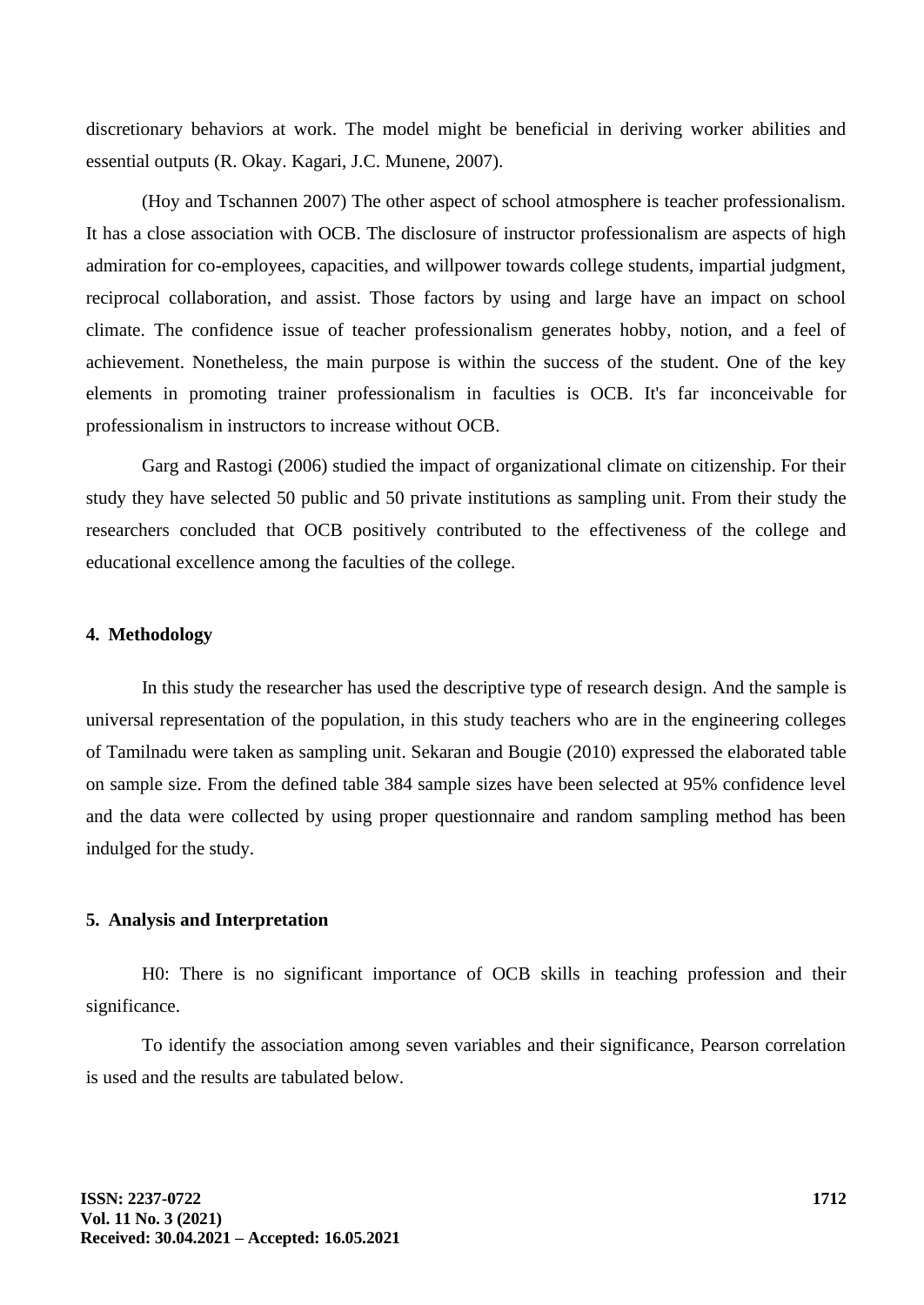| Opinion                                                                                                     |                 | 1            | $\overline{2}$ | 3           | $\overline{4}$ | 5            | 6       | 7       |
|-------------------------------------------------------------------------------------------------------------|-----------------|--------------|----------------|-------------|----------------|--------------|---------|---------|
| Boost employee morale                                                                                       | Pearson         | $\mathbf{1}$ | $.577**$       | .891        | .764           | $.659*$      | $.477*$ | .713    |
|                                                                                                             | Correlation     |              |                |             |                |              |         |         |
|                                                                                                             | Sig. (2-tailed) |              | .001           | .070        | .118           | .001         | .000    | .149    |
| Increases work involvement                                                                                  | Pearson         |              |                | $.67***$    | .503           | $.586*$      | .611    | $.542*$ |
|                                                                                                             | Correlation     |              | 1              |             |                |              |         |         |
|                                                                                                             | Sig. (2-tailed) |              |                | .000        | .035           | .000         | .820    | .000    |
| Increases the interaction between<br>teachers                                                               | Pearson         |              |                | $\mathbf 1$ | .567           | $.368*$      | $.796*$ | .654    |
|                                                                                                             | Correlation     |              |                |             |                |              |         |         |
|                                                                                                             | Sig. (2-tailed) |              |                |             | .242           | .000         | .049    | .181    |
| Improves the teachers academic<br>achievement and enrich the<br>students with high needs for<br>achievement | Pearson         |              |                |             | 1              | $.539*$      | $.505*$ | .644    |
|                                                                                                             | Correlation     |              |                |             |                |              |         |         |
|                                                                                                             | Sig. (2-tailed) |              |                |             |                | .000         | .032    | .000    |
| Motivates to acquire new<br>knowledge and skills                                                            | Pearson         |              |                |             |                | $\mathbf{1}$ | .729    | .603    |
|                                                                                                             | Correlation     |              |                |             |                |              |         |         |
|                                                                                                             | Sig. (2-tailed) |              |                |             |                |              | .550    | .035    |
| Make the teacher to volunteer for<br>the roles                                                              | Pearson         |              |                |             |                |              |         | $.180*$ |
|                                                                                                             | Correlation     |              |                |             |                |              | 1       |         |
|                                                                                                             | Sig. (2-tailed) |              |                |             |                |              |         | .000    |
| Spend time with the students to<br>evaluate learning difficulties                                           | Pearson         |              |                |             |                |              |         |         |
|                                                                                                             | Correlation     |              |                |             |                |              |         | 1       |
|                                                                                                             | Sig. (2-tailed) |              |                |             |                |              |         |         |

Table 1 - Pearson Correlation of Variables

Source: Computed Value

\*\*. Correlation is significant at the 0.01 level (2-tailed).

\*. Correlation is significant at the 0.05 level (2-tailed).

Table 1 is a representation of correlation between the variables and their relatively. As it is shown, the correlation of all variables are significant at 95 confidence level (Sig<0.05). From the table it can be summarized that there is significant relationship between Boost employee morale, Increases work involvement, Increases the interaction between teachers, Improves the teachers academic achievement and enrich the students with high needs for achievement, Motivates to acquire new knowledge and skills, Make the teacher to volunteer for the roles and Spend time with the students to evaluate learning difficulties. Correlation relationship expressed by r value, r-value is 0.577, 0.891, 0.764, 0.659, 0.477 and 0.713 (+ve) which shows the positive relationship.

Hence it can be interpreted that there is a significant importance of OCB skills in teaching profession and their significance.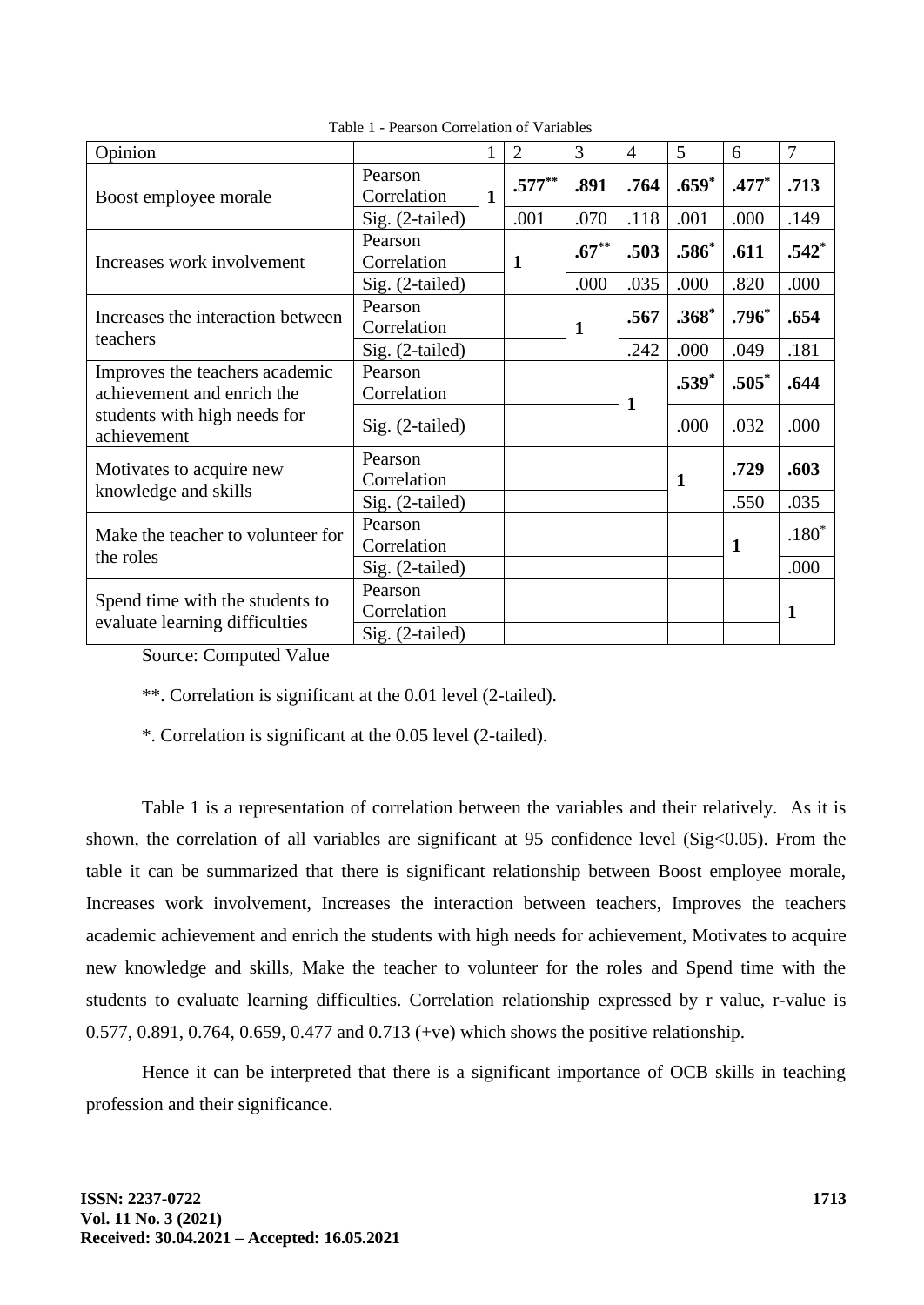## **6. Suggestions**

The management of the academic institutions whether it's a school or college must make and take every possible step to ensure a conducive environment at workplace to ensure that OCB assumes its importance amongst the faculty members. A happy teacher ensures a happy student which ultimately what the institutions aim at the end. Motivational activities and programs must be conducted at regular intervals to induce OCB skills in the teachers. The management must endeavour to recognise and acknowledge the top performers and reward them for the same. Extra emphasis ought to accept to educate teachers in their areas of strength so that bonding with the corporation gets bolstered. An instructor who is physically, mentally, emotionally and financially sound with the provision of tremendous weather, will clearly show off extra- position behaviours. Subsequently more emphasis must be given on growing and nurturing superb way of life of professionalism. This demands revolutionary and instructional leadership established with the aid of school leaders and top management.

## **7. Conclusion**

In this present study the researcher has covered OCB skills at academic institutions and mainly on the teachers of engineering colleges in Tamilnadu. The study suggested that may be positive consequences for the teachers with respect to the importance of skills. Our findings also fully support the notion that high levels of OCB skills in teaching profession and their significance lead to positive outcomes for service recipients in a college context. Miskel et.al. 1983,McKelvey and Kyriacou1985,Kyriacou 1986 and Leonard et.al.2004 expressed that teacher and the school effectiveness can be measured by the Students' perceptions, its act as an important indicator. To positively conclude that by introducing or by following OCB skills, employee participation in broader organizational activities and optional training will be increased which results the way to job satisfaction.

## **References**

Smith, A., Organ D.W., & Near J. (1983). *Organizational citizenship behaviour: Its nature and antecedents.*

DiPaola, M.F., & Hoy, H.K. (2005). School characteristics that foster organizational citizenship behavior. In W. Hoy, & M. DiPaola (Eds.), *Essential ideas for the reform of American schools,* 251-271. Charlotte, NC: Information Age.

**ISSN: 2237-0722 Vol. 11 No. 3 (2021) Received: 30.04.2021 – Accepted: 16.05.2021**